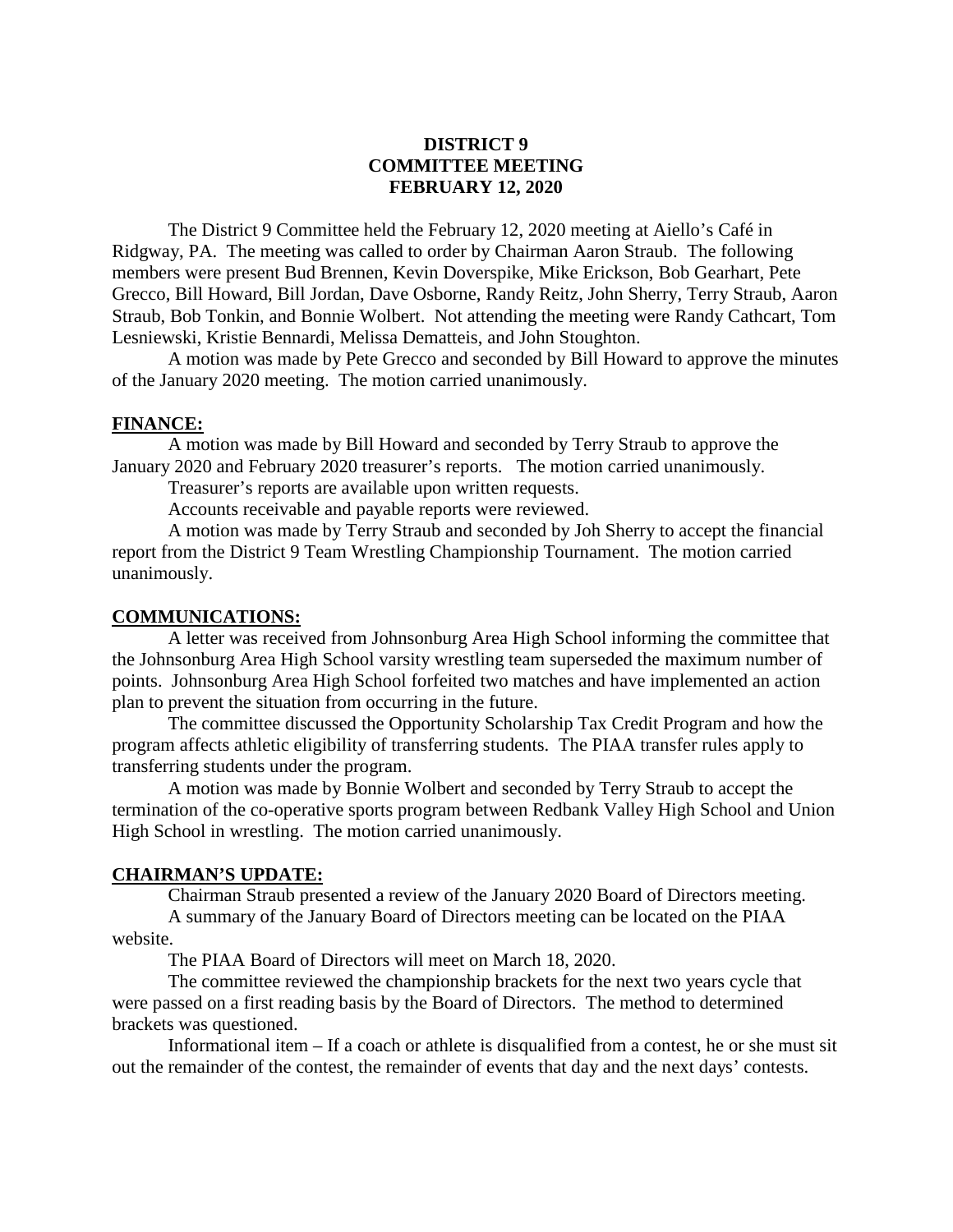A motion was made by Bill Howard and seconded by Terry Straub to approve the cooperative sports agreement between Austin Area High School and Coudersport Area High School in softball. The motion carried unanimously.

## **ADMINISTRATIVE:**

.

Bill Howard updated the committee on identifying officials who have 50 years of officiating service. Officials with 50 years of service will be recognized at the 2020 – 2021 championship contests.

The Annual Athletic Directors Conference will be March 24 through 27 at the Hershey Motor Lodge.

The District 9 Website and the District 9 Handbook are being updated.

The committee reviewed the monthly transfer report from DuBois Catholic High School. A motion was made by Bill Howard and seconded by Bill Jordan to accept the report. The motion carried unanimously.

A motion was made by Terry Straub and seconded by Bill Howard to recommend DuBois Catholic High School evaluate the procedure of getting officials from the basketball court to the officials' locker room to avoid a conflict with game officials. Also recommend a basketball coach that was disqualified from a contest take the on-line sportsmanship programs. The motion carried unanimously.

Consideration will be given by the Board of Directors to change the disqualification policy. Any coach or player ejected for unsportsmanlike conduct before, during, or after a contest will sit out two games and must complete the NFHS Sportsmanship Module. The school principal will report to the district sport chairman the corrective action if any further incident occurs. This will be a discussion item at the Annual Principals' Luncheon.

The terms for female and male parents' representatives on the District 9 Committee will expire on June 30, 2020. Any person interested in being considered for one of the positions may submit a letter of interest to Aaron Straub or Bob Tonkin by August 1, 2020. Representatives who presently serve in this position are welcome to re-apply.

The Annual District 9 Committee Election will be held on April 2, 2020. Anyone interested in running for a position on the district committee should submit the proper paperwork by March 15, 2020. The form that is to be competed is attached with the minutes.

|                  | <b>TRANSFER REQUESTS:</b> |                                               |                                  |             |
|------------------|---------------------------|-----------------------------------------------|----------------------------------|-------------|
| Student#         | From:                     | To:                                           | <b>Motion/Second:</b>            | Vote:       |
| #49              | Elk C. C.                 |                                               | Johnsonburg D. Osborne/B. Jordan | Approved    |
|                  |                           | <b>REQUEST FOR POST SEASON PARTICIPATION:</b> |                                  | <b>None</b> |
|                  |                           | FOREIGN EXCHANGE STUDENTS APPROVED:           |                                  |             |
| Student #        | From:                     | To:                                           | <b>Motion/Second:</b>            | Vote:       |
| <b>HEARINGS:</b> |                           |                                               |                                  | None        |

Thus far this year in District 9 there have been 19 disqualifications for lack of proper sportsmanship.